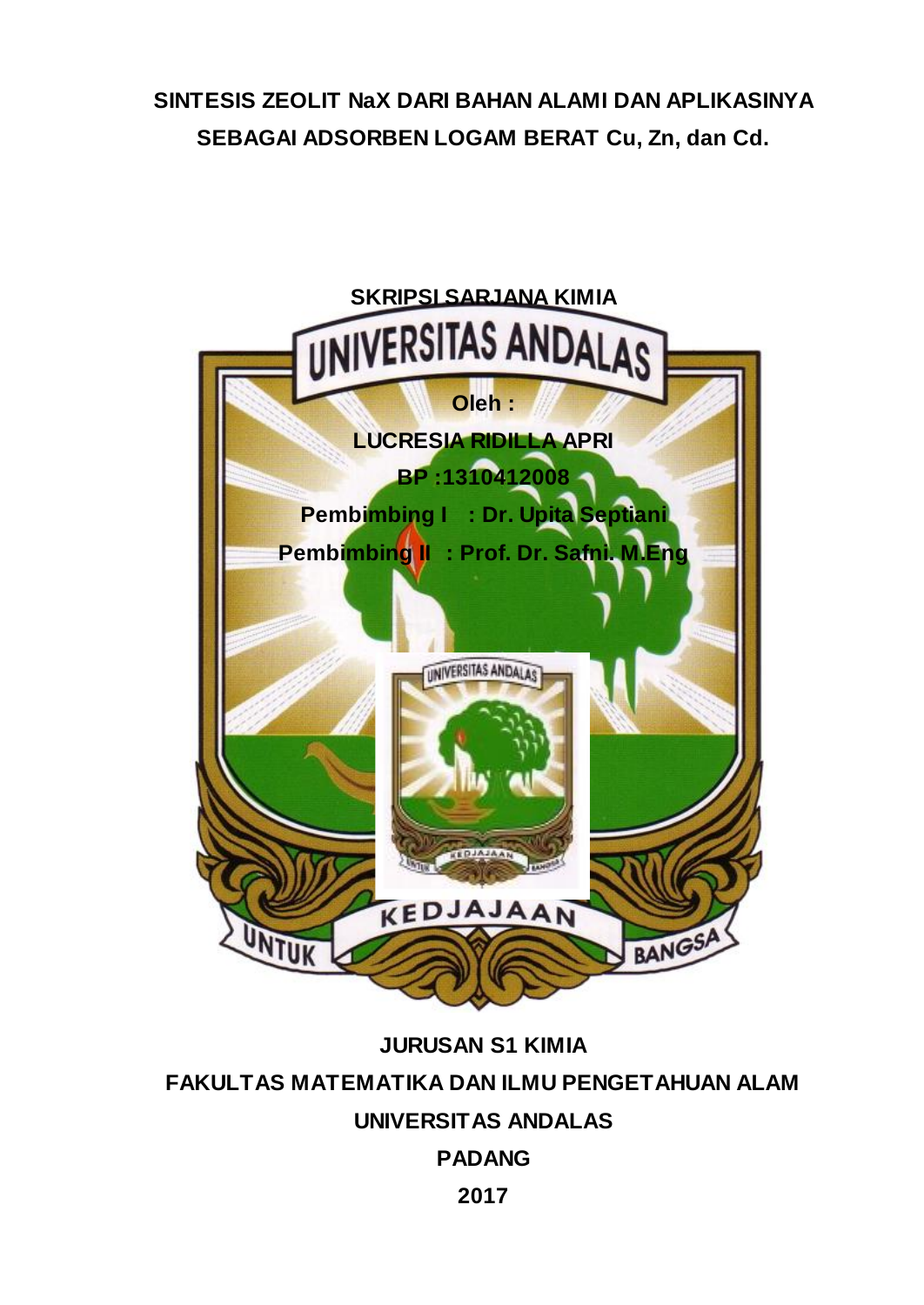# **SINTESIS ZEOLIT NaX DARI BAHAN ALAMI DAN APLIKASINYA SEBAGAI ADSORBEN LOGAM BERAT Cu, Zn, dan Cd.**



**JURUSAN S1 KIMIA**

## **FAKULTAS MATEMATIKA DAN ILMU PENGETAHUAN ALAM**

## **UNIVERSITAS ANDALAS**

## **PADANG**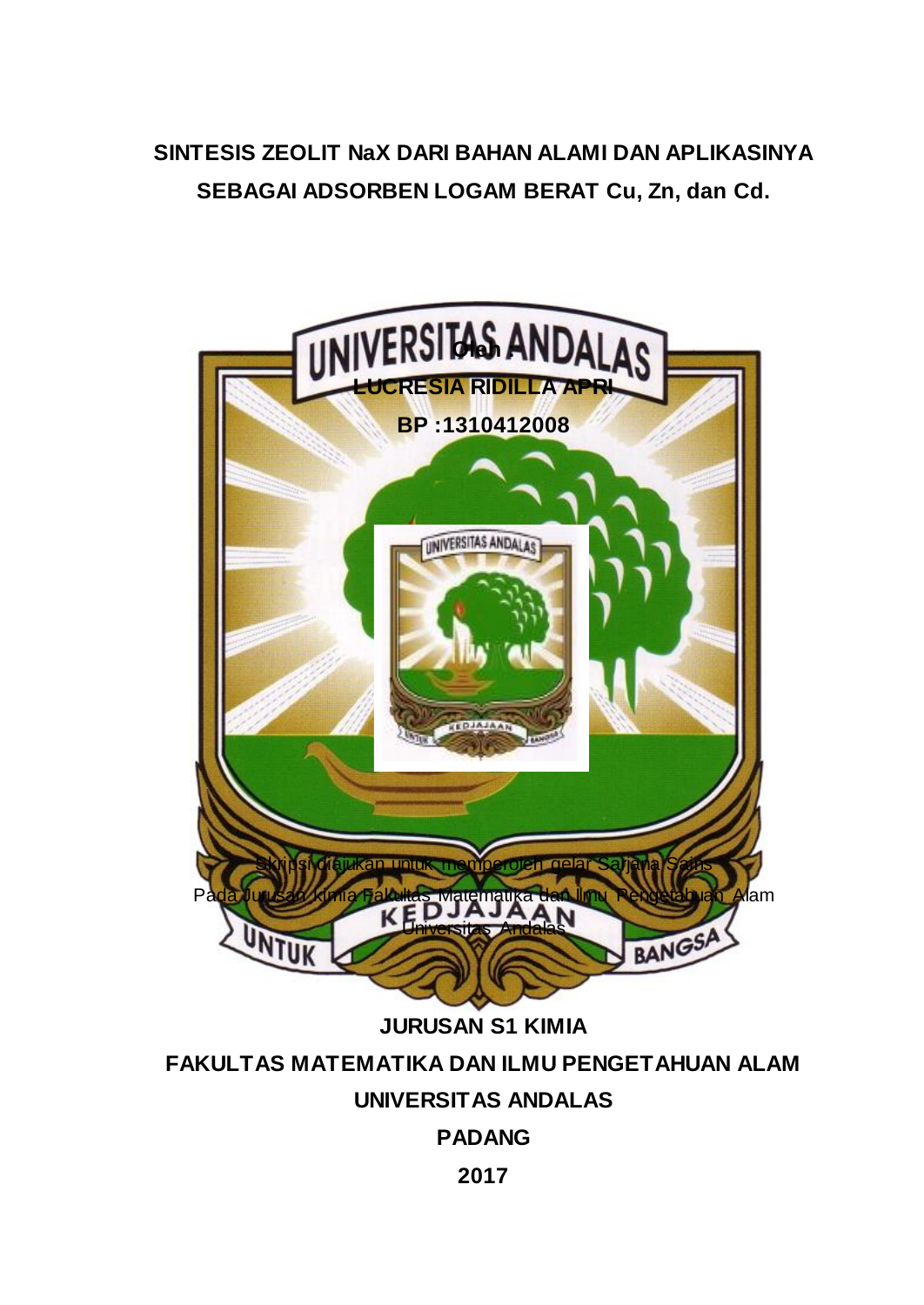#### **INTISARI**

### **SINTESIS ZEOLIT NaX DARI BAHAN ALAMI DAN APLIKASINYA SEBAGAI ADSORBEN LOGAM BERAT Cu, Zn, DAN Cd.**

**Oleh :**



*Fly Ash* Batubara Pembangkit Listrik Tenaga Uap (PLTU) Ombilin digunakan sebagai prekurso<mark>r dalam sintesis zeolit NaX. Zeolit NaX disin</mark>tesis menggunakan metoda alkali hidrotermal pada suhu 60°C dengan pelarut air laut pada pH 14. Zeolit NaX dikarakterisasi dengan Fourier Transfor Infrared (FTIR), X-Ray Diffraction (XRD), dan Scanning Electron Microscopy- Energy Dispersive X-ray spectroscopy (SEM-EDX) Berdasa<mark>rkan hasil karakterisasi me</mark>nunjukkan bahwa zeolit yang didapatkan adalah zeolit NaX. Analisis dengan Surface Area Analyzer (SAA) didapatkan zeolit NaX memiliki luas permukaan 4.889 m<sup>2</sup>/g, rata-rata ukuran pori 25.841nm, dan volume total po<mark>ri 0.06371 cc/g, yang menu</mark>njukkan bahwa zeolit NaX memiliki ukuran mesopori. Zeolit NaX digunakan pada adsorpsi logam berat Cu<sup>2+</sup>, Zn<sup>2+</sup> and Cd<sup>2+</sup>. Isoterm adsorpsi logam berat Cu<sup>2+</sup>, Zn<sup>2+</sup> and Cd<sup>2+</sup> mengikuti model isotherm adsorpsi Langmuir. Kapasitas Adsorpsi Maksimum dari logam berat Cu<sup>2+</sup>, Zn<sup>2+</sup> and Cd<sup>2+</sup> berturut-<mark>tur</mark>ut 285.714 mg/g, 333.333mg/g, dan 303.030 mg/g. Hal ini menunjukkan bahwa zeolit NaX memiliki potensi besar untuk mengadsorpsi logam berat